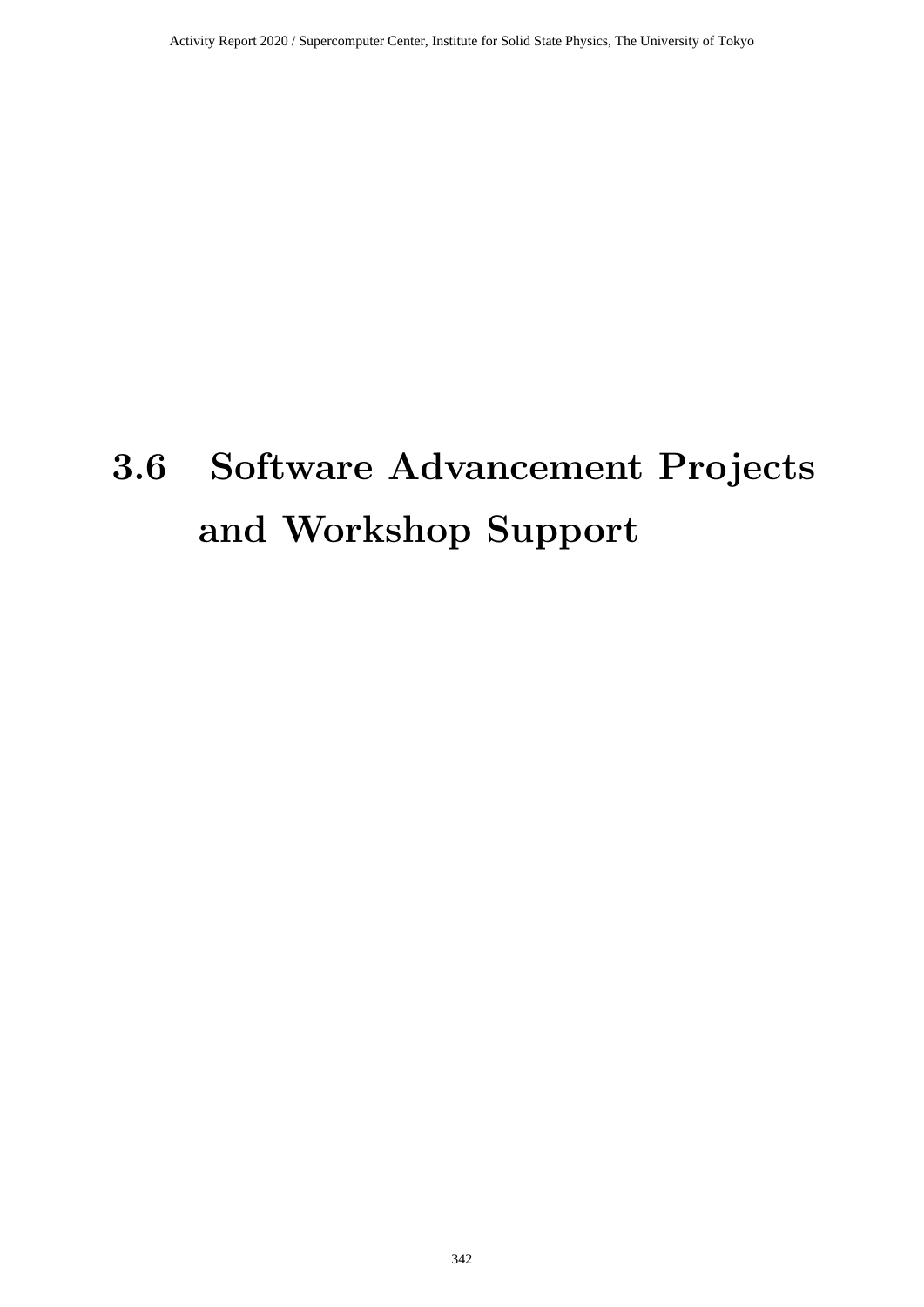# **PHYSBO – optimization tools for PHYSics based on Bayesian Optimization–**

Ryo TAMURA

*International Center for Materials Nanoarchitectonics, National Institute for Materials Science, 1-1 Namiki, Tsukuba, Ibaraki, 305-0044*

Bayesian optimization (BO) is machinelearning based black-box optimization technique and has recently garnered significant attention in physics, chemistry, and materials science[1]. For example, for materials developments, the trial-and-error process to find better material is regarded as optimizing a blackbox function where input is the composition, structure, and process and output will be materials property. In this algorithm, first, a Gaussian process regression that predicts the expected property and variance is constructed from the already observed input-output pairs. Next, through the trained Gaussian process, the probable input data that will yield the desired output value are also selected based on the acquisition function using expected property and variance. Then, the true output value for the selected candidate is obtained by experiments or simulations as black-box functions. BO repeats these processes to find better inputs. Although BO is powerful tool for blackbox optimization, BO is generally computationally expensive in two parts: training Gaussian process regression and optimizing acquisition function.

COMBO (COMmon Bayesian Optimization) has been developed mainly for researchers in the materials science field[2]. In the Gaussian process, two hyperparameters, i.e., parameters whose values were given prior to learning, existed: the Gaussian kernel width and noise variance. Using the COMBO package, these hyperparameters were automatically determined by maximizing the Type-II likelihood. In addition, to avoid computationally expensive for training Gaussian process regression, COMBO achieves high scalability using Thompson sampling, random feature map, and one-rank Cholesky update,

To accelerate COMBO package further, PHYSBO (optimization tools for PHYSics based on Bayesian Optimization) package is developed as Python 3 code[3]. In PHYSBO, the massive parallelization using ISSP supercomputer can be performed for optimizing acquisition function, and then both computationally expensive parts in BO can be resolved. In addition, new function to perform multiobjective optimization is implemented.

In physics field, so far, BO has been applied to some problems such as autonomous X-ray scattering experiments [4], inverse scattering [5], crystal structure prediction [6], and effective model estimation[7]. Thus, PHYSBO package can accelerate these problems, and will solve more complex physical problems using supercomputer.

This package is developed with Tsuyoshi Ueno, Kei Terayama, Koji Tsuda, Yuichi Motoyama, Kazuyoshi Yoshimi, and Naoki Kawashima. We would like to thank the support from "Project for advancement of software usability in materials science" by The Institute for Solid State Physics, The University of Tokyo, for development of PHYSBO.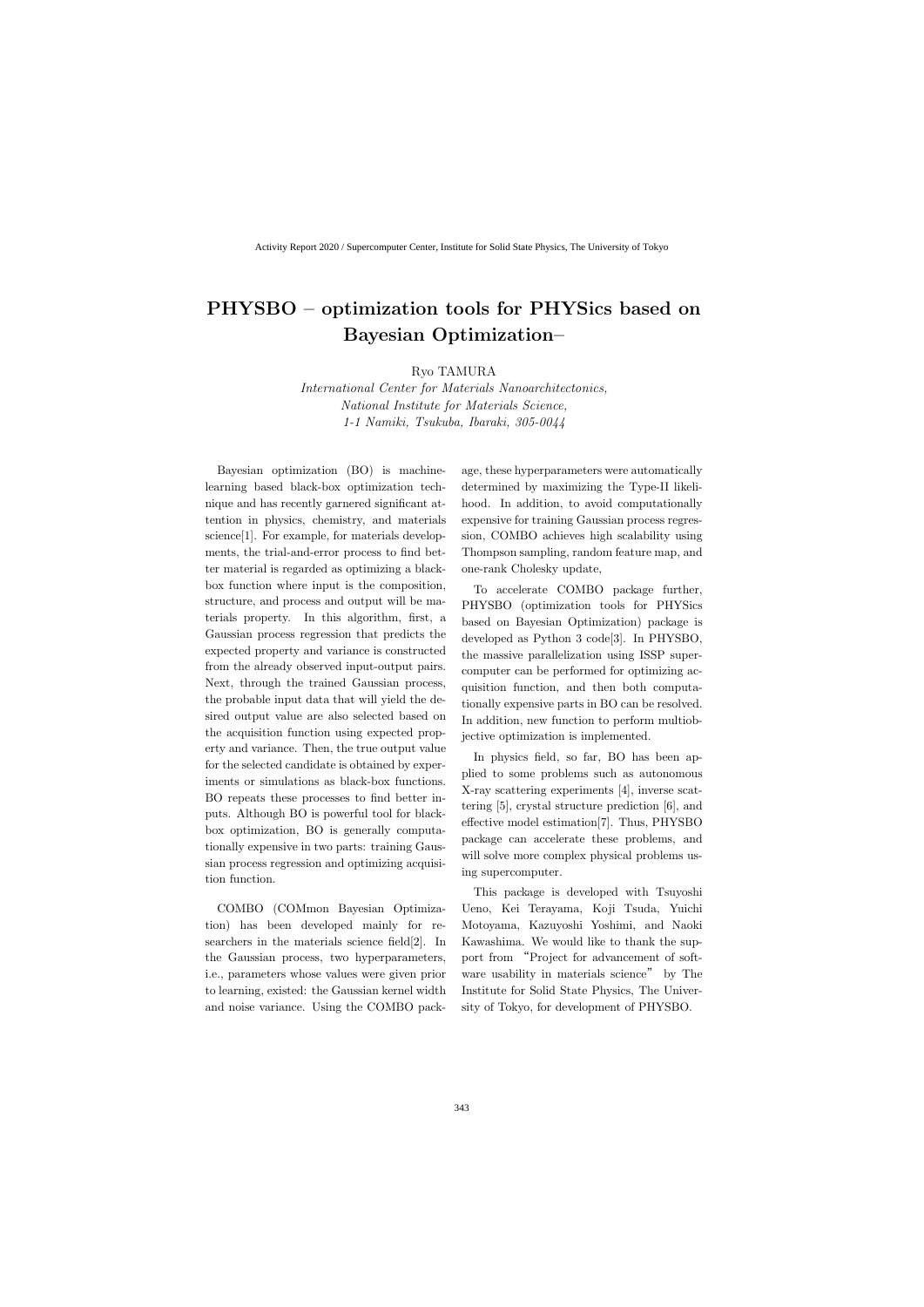## **References**

- [1] K. Terayama, M. Sumita, R. Tamura, and K. Tsuda, Black-box optimization for automated discovery, Accounts of Chemical Research **54**, 1334 (2021).
- [2] T. Ueno, T. D. Rhone, Z. Hou, T. Mizoguchi, and K. Tsuda, COMBO: An efficient Bayesian optimization library for materials science, Materials Discovery, **4**, 18 (2016).
- [3] https://www.pasums.issp.u-tokyo. ac.jp/physbo/
- [4] M. M. Noack, K. G. Yager, M. Fukuto, G. S. Doerk, R. Li, and J. A. Sethian, A kriging-based approach to autonomous experimentation with applications to xray scattering, Scientific Reports **9**, 1 (2019).
- [5] R. Vargas-Hernández, Y. Guan, D. Zhang, and R. Krems, Bayesian optimization for the inverse scattering problem in quantum reaction dynamics, New Journal of Physics **21**, 022001 (2019).
- [6] T. Yamashita, N. Sato, H. Kino, T. Miyake, K. Tsuda, and T. Oguchi, Crystal structure prediction accelerated by bayesian optimization, Physical Review Materials **2**, 013803 (2018).
- [7] R. Tamura and K. Hukushima, Bayesian optimization for computationally extensive probability distributions, PLoS ONE **13**, e0193785 (2018).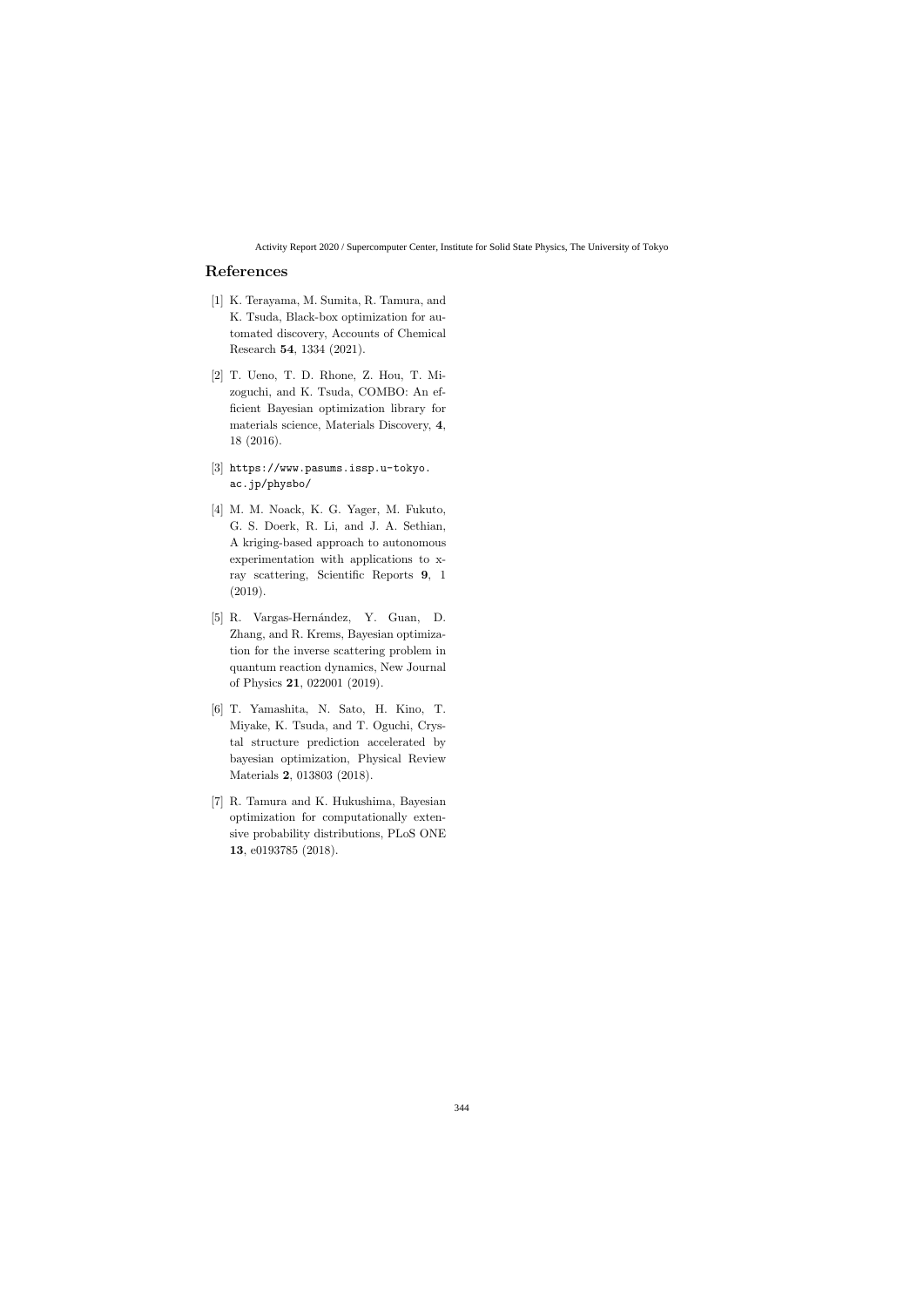## **Development of MateriApps Installer**

Synge TODO<sup>1,2</sup>, Yuichi MOTOYAMA<sup>2</sup>, Kazuyoshi YOSHIMI<sup>2</sup>, and Takeo KATO<sup>2</sup> <sup>1</sup>*Department of Physics, University of Tokyo, Tokyo, 113-0033*

2 *Institute for Solid State Physics, University of Tokyo, Kashiwa, 277-8581*

Nowadays, computer numerical computation is indispensable for theoretical researches in materials science. For the advancement of computational materials science, efficient algorithms for solving equations of materials science are essential. Many excellent applications based on state-of-the-art algorithms have been created so far. In 2013, we launched a portal site for materials science simulations, MateriApps [1], to disseminate information about the developed software to experimentalists and corporate researchers. We have been disseminating information about the application.

One of the obstacles for users to start using published applications in materials science is installing software. MateriApps LIVE! [2] is an environment that allows users to quickly try out computational materials science applications on their laptops and other devices. MateriApps LIVE! is a Virtual Hard Disk Image (OVA) of VirtualBox that includes applications, OS (Debian GNU/Linux), editors, visualization tools, and other environments needed to get started with the tutorial. Using MateriApps LIVE!, it is possible to quickly set up a computing environment for participants in classes and software training sessions.

However, the environment provided by MateriApps LIVE! is not enough to proceed with full-scale simulations. Since MateriApps LIVE! runs as a virtual machine, its computational power is somewhat limited. To support users interested in larger-scale simulations, we had started the development of MateriApps Installer in 2013.

As FY2020 Project for Advancement of

Software Usability in Materials Science (PA-SUMS), we have made several significant updates on MateriApps Installer: i) organized directory structure and scripts, ii) added full documentation and tutorials, iii) upgraded supported software, iv) supported new hardware [ISSP system B (ohtaka)], v) supported new compilers [GCC 10 and Intel oneAPI].

Version 1.0 of MateriApps Installer was released in March 2021, which includes install scripts for ALPS, ALPSCore, DSQSS, Quantum ESPRESSO, HΦ, K*ω*, LAMMPS, mVMC, OpenMX, RESPACK, and TeNeS. Also, it includes scripts for the following tools and libraries: Boost, CMake, Eigen3, FFTW, GCC, Git, GSL, HDF5, LAPACK, libffi, OpenBLAS, OpenMPI, OpenSSL, Python3, ScaLAPACK, Tcl/Tk, and zlib.

Using MateriApps Installer, the above material science applications have been preinstalled on the ISSP supercomputers (ohtaka and enaga). The source code of MateriApps Installer is freely available from GitHub [4]. MateriApps Installer is distributed under the GNU General Public License version 3 (GPLv3). However, the patch files for each software are distributed under the license of the software.

- [1] https://ma.issp.u-tokyo.ac.jp/
- [2] https://cmsi.github.io/ MateriAppsLive/
- [3] https://www.pasums.issp.u-tokyo.ac. jp/mainstaller/
- [4] https://github.com/wistaria/ MateriAppsInstaller/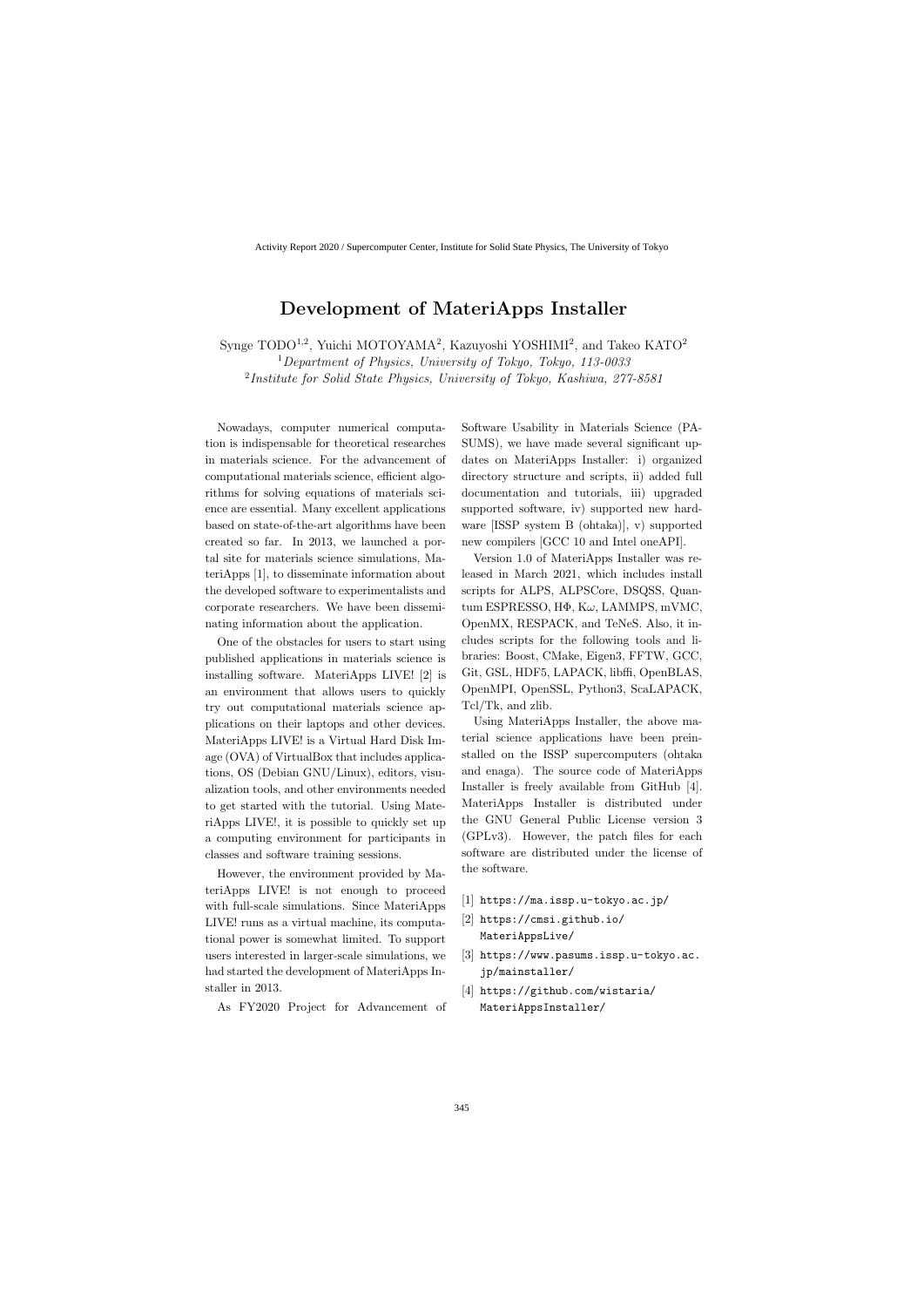## Advancement of the experimental data analysis for 2D material structure

Takeo Hoshi

*Department of Applied Mathematics and Physics, Tottori University, 4-101 Koyama-Minami, Tottori 680-8550, Japan.*

The open source software 2DMAT, a dataanalysis software of total-reflection highenergy positron diffraction (TRHEPD) experiment, was developed in Project for Advancement of Software Usability in materials science (PASUMS) at FY2020 [1]. TRHEPD is a novel experimental technique of structure determination of two-dimensional materials and is being conducted intensively at the Slow Positron Facility of High Energy Accelerator Research Organization (KEK) [2]. We developed a python-based data analysis software of TRHEPD at 2018 and 2019 [3]. The software uses an iterative optimization (Nelder-Mead) algorithm and the grid-base search algorithm. The software was used in several application studies [4, 5] in the collaboration with experimentalists, I. Mochizuki (KEK), A. Takayama (Waseda U) and their co-workers.

In the PASUMS project at FY2020, we reorganized the software and added the Bayesian optimization algorithm, realized by the PHYSBO library [6], and the replicaexchange Monte-Carlo algorithm. The software was called 2DMAT v.1 and was published at Feb. 2021 [1]. A hands-on seminar was held at 20. April 2021 and was filled to capacity with 30 participants (https://ccms.issp.utokyo.ac.jp/event/4570). Several application studies with 2DMAT are currently underway.

Our successor PASUMS project started in April 2021, so as to add several parallelized algorithms and support other experimental techniques of the structure determination of two-dimensional materials, such as surface Xray diffraction experiment and low energy electron diffraction experiment.

#### **References**

[1]

https://www.pasums.issp.utokyo.ac.jp/2DMAT [2] (Review) Y. Fukaya, *et al*, J. Phys. D: Appl. Phys. 52, 013002 (2019). [3] K. Tanaka, *et al*, Acta. Phys. Pol. A 137, 188 (2020); JJAP Conf. Series, in press;

https://arxiv.org/abs/2002.12165

[4] T. Hoshi, *et al*, Submitted; Preprint: https://arxiv.org/abs/2103.04875

[5] M. Hamada , *et al*, Poster presentation, JPS meeting, online, Mar. 2021.

[6] T. Ueno, *et al*, Materials Discovery 4, 18 (2016); https://www.pasums.issp.utokyo.ac.jp/physbo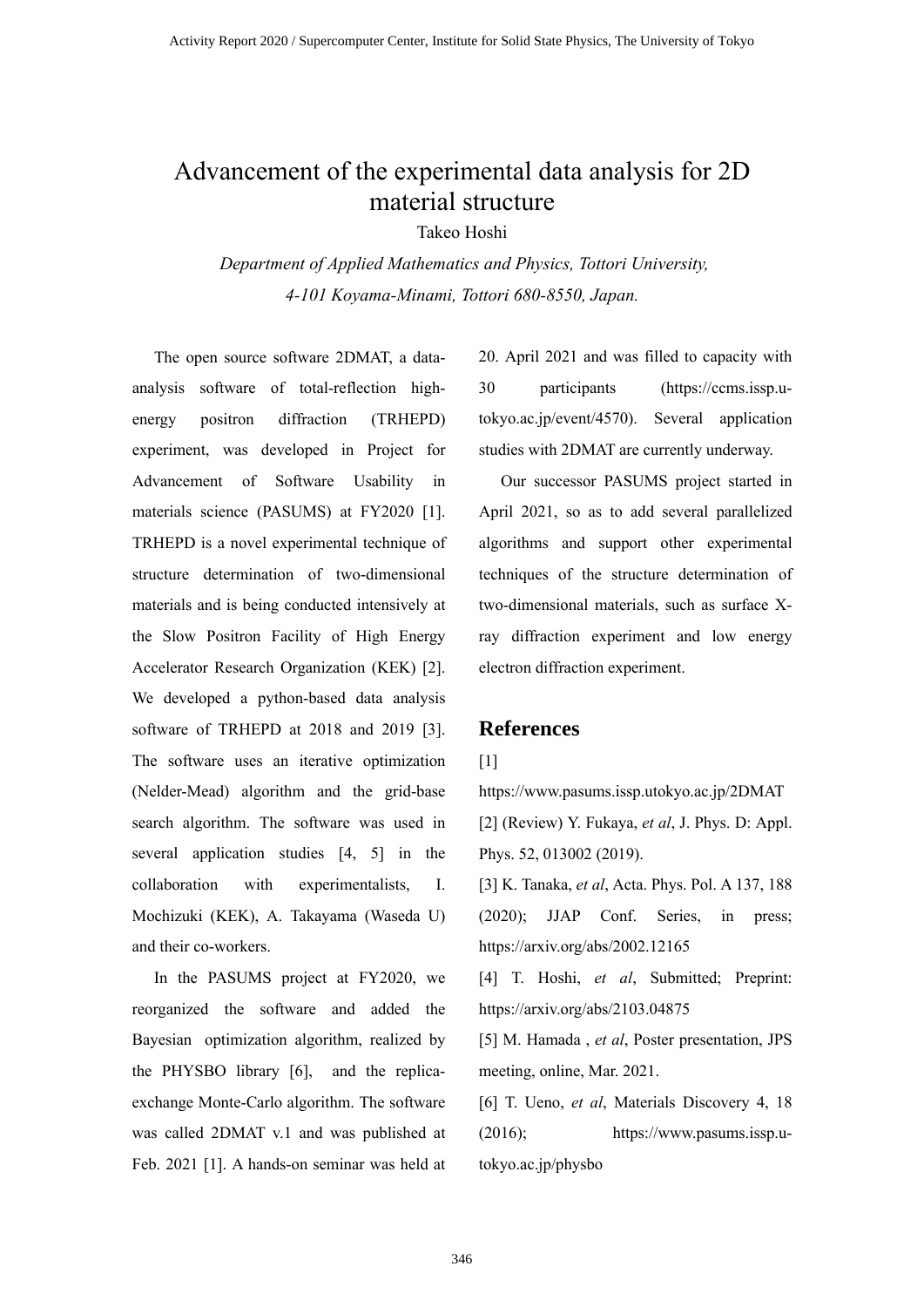## **Report of CCMS hands-on sessions in the 2020 fiscal year**

Kota IDO

*Institute for Solid State Physics, University of Tokyo Kashiwa-no-ha, Kashiwa, Chiba 277-8581*

In the 2020 fiscal year, Center for Computational Materials Science (CCMS)[1] in the Institute for Solid State Physics (ISSP) held one hands-on session using the ISSP supercomputer, which is shown in Table 1. In this report, we briefly summarize the hands-on session in Table 1.

TeNeS is open-source software based on the tensor network method[3, 4]. Users can solve two-dimensional quantum lattice models using the corner transfer matrix renormalization group method for a projected entangled pair state. Since TeNeS supports MPI/OpenMP hybrid parallelization, this software efficiently works on massively parallel machines such as enaga. Development of TeNeS was supported by "Project for advancement of software usability in materials science" (PASUMS) [5] in the 2019 fiscal year. In the hands-on session, Tsuyoshi Okubo and co-developers explained the basics of the tensor network method and gave a tutorial of TeNeS. Materials for this hands-on session are available on the official site (in Japanese) [6].

| Date          | Software Main lecturer Website |     |
|---------------|--------------------------------|-----|
| Nov. 10 TeNeS | T. Okubo                       | [2] |

Table 1: List of CCMS hands-on sessions using ISSP supercomputer in the 2020 fiscal year.

#### **References**

- [1] https://ccms.issp.u-tokyo.ac.jp
- [2] https://ccms.issp.utokyo.ac.jp/event/3844
- [3] https://www.pasums.issp.utokyo.ac.jp/tenes/en
- [4] https://ma.issp.utokyo.ac.jp/en/app/2291
- [5] https://www.pasums.issp.u-tokyo.ac.jp/
- [6] https://www.pasums.issp.utokyo.ac.jp/tenes/doc/paper